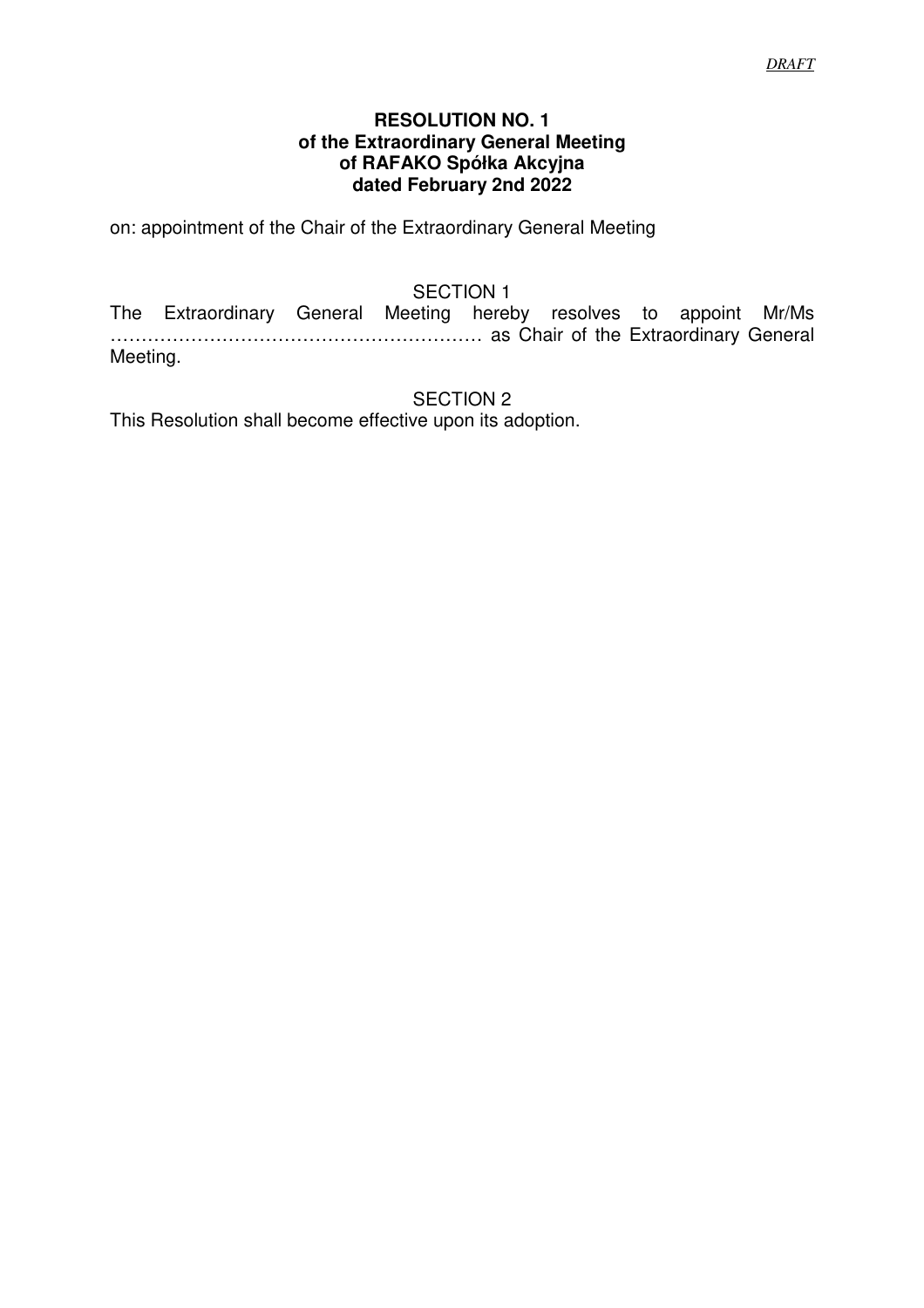### **RESOLUTION NO. 2 of the Extraordinary General Meeting of RAFAKO Spółka Akcyjna dated February 2nd 2022**

on: appointment of the Ballot Counting Committee

Section 1

Acting in accordance with the Rules of Procedure for RAFAKO S.A.'s General Meeting, the General Meeting appoints the Ballot Counting Committee consisting of:

- a) ………………………..
- b) ………………………..
- c) ………………………..

Section 2

This Resolution shall become effective upon its adoption.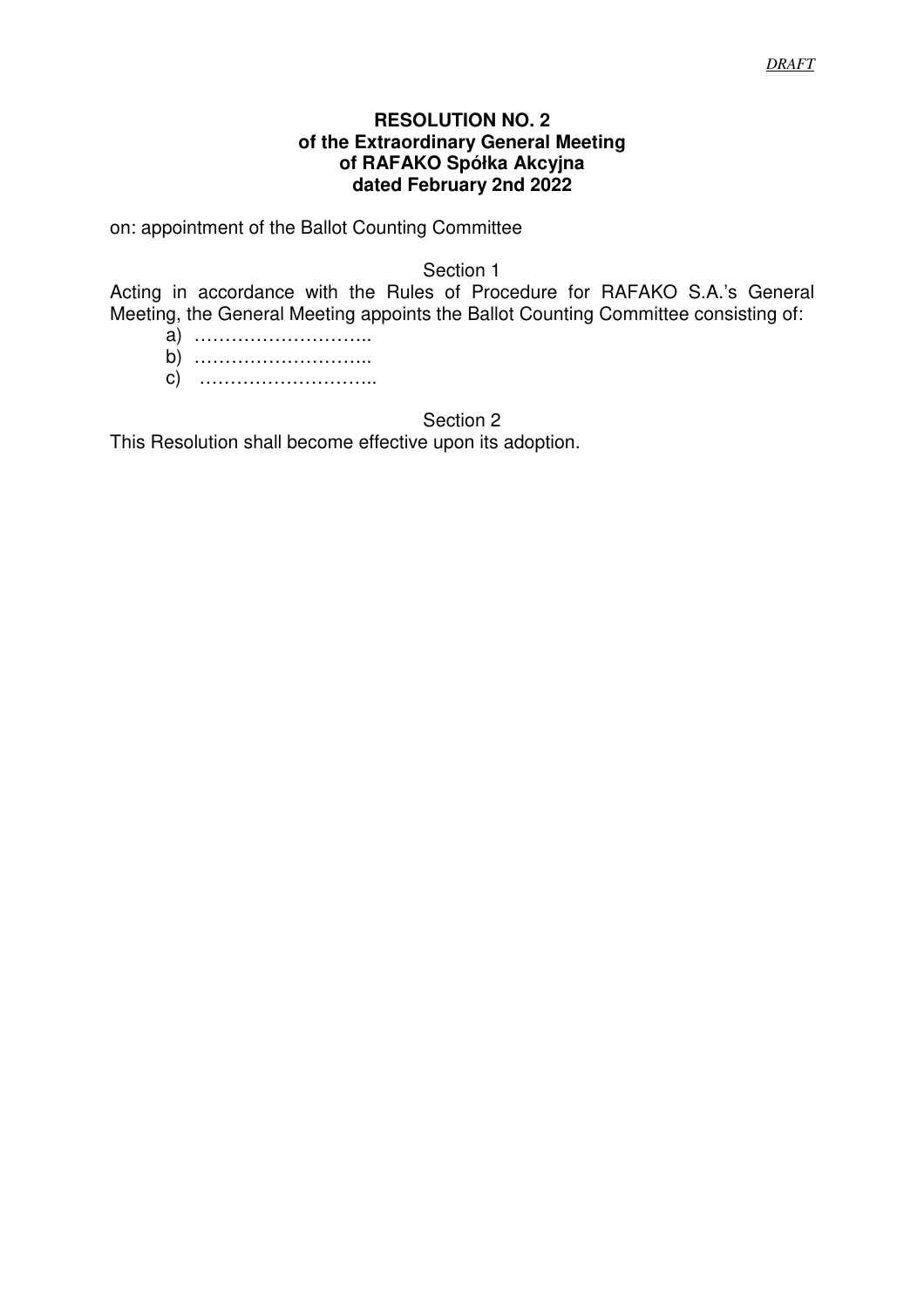### **RESOLUTION NO. 3 of the Extraordinary General Meeting of RAFAKO Spółka Akcyjna dated February 2nd 2022**

on: (i) issue of bonds convertible into shares, (ii) full waiver of the existing shareholders' pre-emptive rights to acquire the convertible bonds, (iii) conditional increase of the Company's share capital, (iv) full waiver of the existing shareholders' pre-emptive rights to acquire the shares; and (v) amendment to the Company's Articles of Association.

Acting pursuant to Art. 393.5, Art. 433 and Art. 448–454 of the Commercial Companies Code of September 15th 2000 (the "**Commercial Companies Code"**), Art. 19 and Art. 21 of the Bond Act of January 15th 2015 (the "**Bond Act**") and Art. 30.1.9 of the Articles of Association of Rafako Spółka Akcyjna (the "**Company**"), having considered the Management Board's opinion regarding full waiver of the Company's shareholders' pre-emptive rights to acquire Series [M] convertible bonds, conferring rights acquire Series [M] shares issued as part of a conditional share capital increase (attached as Appendix 1 to this Resolution), and full waiver of their pre-emptive rights to acquire Series [M] shares issued as part of the conditional share capital increase (attached as Appendix 1 to this Resolution), the Extraordinary General Meeting hereby resolves as follows:

# **SECTION 1**

- 1. The Company shall issue Series [M] registered bonds convertible into Series [M] ordinary bearer shares in the Company, with a total nominal value of up to PLN 100,000,000 (one hundred million złoty) (the "**Bonds**").
- 2. The nominal value per Bond shall be PLN 1,000,000 (one million złoty).
- 3. The issue price per Bond shall be PLN 1,000,000 (one million złoty), equal to its nominal value.
- 4. The ultimate number of Bonds shall be determined by the Company's Management Board and specified in the terms and conditions of the Bonds (the "**Terms and Conditions**").
- 5. The Bonds shall exist in book-entry form. The Bonds shall be registered in the securities depository (the "**Depository**"**)** maintained by the Central Securities Depository of Poland (the "**CSDP**") in accordance with the Act on Trading in Financial Instruments of July 29th 2005 (the "**Act on Trading in Financial Instruments**").
- 6. The Management Board shall specify in the Terms and Conditions whether the Bonds are secured or unsecured. If the Bonds are secured in accordance with the Terms and Conditions, the Terms and Conditions shall also specify the type of security created for the Bonds and the terms of its creation. Under the Terms and Conditions, security for the Bonds may be created before or after the Bonds are issued.
- 7. The Bonds shall be offered exclusively to the State Treasury, via the minister competent for the economy, with Agencja Restrukturyzacji Przemysłu S.A. of Warsaw (KRS No. 0000037957) acting for and on its behalf.
- 8. The issue date of the Bonds (the "**Issue Date**") shall be the date of their allotment. The date of allotment of the Bonds shall fall no earlier than on the date when a record of this Resolution is entered in the National Court Register.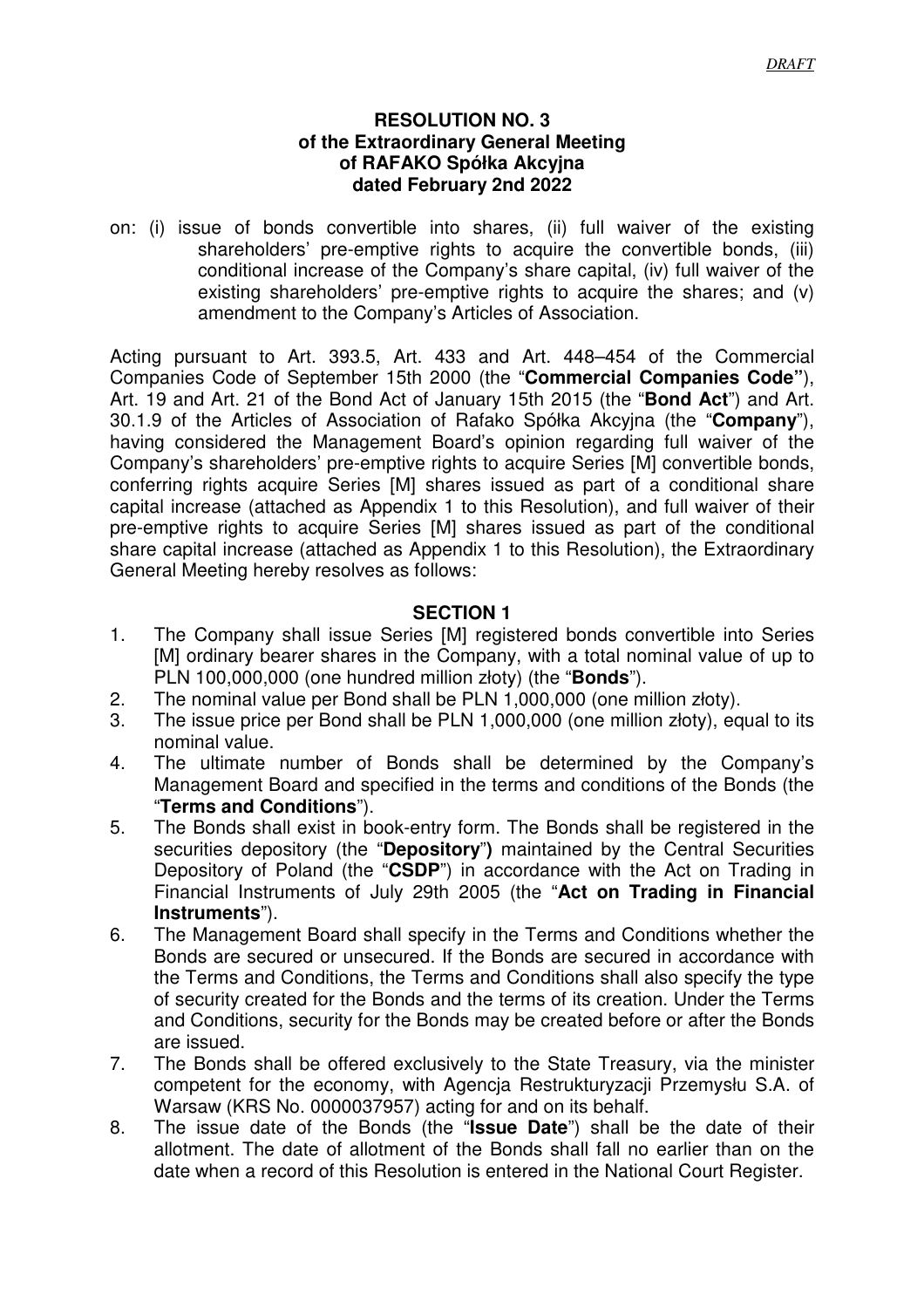- 9. The maturity date of the Bonds (the "**Maturity Date**") shall be specified by the Company's Management Board in the Terms and Conditions and shall fall no later than December 31st 2030.
- 10. The Bonds may be redeemed early:
	- (a) at the option of the bondholder (bondholders) solely in circumstances specified in the Terms and Conditions **(**"**Early Redemption under the Put Option**"); or
	- (b) at the option of the Company in accordance with the relevant provisions of the Terms and Conditions (which may provide, in particular, for an early redemption premium payable to the bondholders in the event of early redemption at the option of the Company) **(**"**Early Redemption under the Call Option**")**.**
- 11. The Bonds shall bear interest. The Terms and Conditions shall specify the conditions of interest payments, including the interest amount and length of the interest periods.
- 12. The bondholder shall have the right to:
	- (a) receive interest on the interest payment dates provided for in the Terms and Conditions;
	- (b) receive the nominal value of each Bond being redeemed on the Maturity Date (or an early redemption date) (together with interest accrued until that date and not yet paid);
	- (c) acquire Series [M] ordinary bearer shares in the Company, with a par value of PLN 2.00 (two złoty) per share, to be issued as part of a conditional increase of the Company's share capital under this Resolution (the "**Shares**"), upon conversion of the Bonds held, in accordance with the provisions of this Resolution.
- 13. The Bonds shall be converted into Shares ("**Conversion**") in accordance with the following rules:
	- (a) the Shares shall be acquired by the bondholder at the issue price equal to the higher of: (i) 90% of the arithmetic mean of the average daily prices weighted by the volume of trading in Company shares on the Warsaw Stock Exchange in the six months preceding the date on which the bondholder submits a Conversion statement; or (ii) PLN 2.00 (two złoty);
	- (b) the bondholder shall have the right to request Conversion from January 1st 2026 to the date falling one business day before the Maturity Date (the "**Conversion Period**"**)**;
	- (c) the bondholder shall be able to exercise the Conversion right by submitting to the Company a written Conversion statement, as referred to in Art. 19.7 of the Bond Act of January 15th 2015 (the **"Bond Act**") (the "**Conversion Statement**"**)**. The Conversion Statement may be submitted by the bondholder during the Conversion Period;
	- (d) if the bondholder intends to exercise the Conversion right, the bondholder shall submit to the Company a written notice of its intention to exercise the Conversion right before the expected date of submitting the Conversion Statement (the "**Conversion Notice**"). The Conversion Statement may not be submitted earlier than 180 days after the submission of the Conversion Notice;
	- (e) if the Conversion Statement is submitted, interest accrued on the Bonds shall also be subject to Conversion;
	- (f) the submission of the Conversion Notice shall not preclude the bondholder's right to request Early Redemption under the Put Option or the Company's right to request Early Redemption under the Call Option;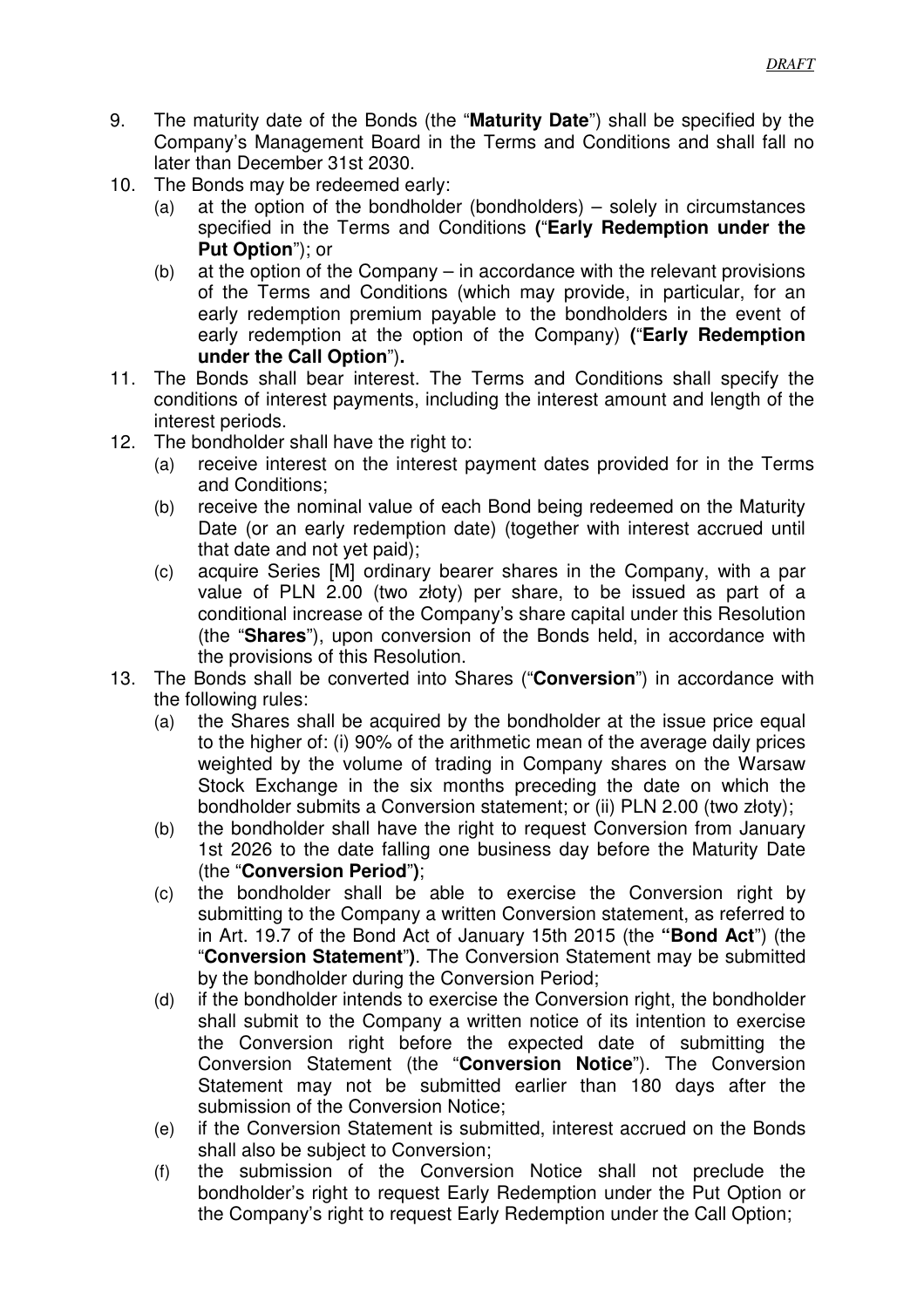- (g) in the event of partial early redemption of the Bonds by the Company after receipt of the Conversion Notice, the bondholder shall have the right to abandon its intention to have the Conversion effected;
- (h) the other conditions of Conversion shall be specified by the Management Board in the Terms and Conditions of the Bonds.
- 14. The maximum amount by which the Company's share capital may be increased upon conversion of the Bonds into Shares is specified in Section 2 of this Resolution.
- 15. The Company's Management Board shall have the right to determine specific matters pertaining to the issue of the Bonds for the purpose of implementing this Resolution, including, without limitation, the timing and conditions of conversion of the Bonds, to determine the content of and adopt the Terms and Conditions incorporating the provisions of this Resolution, and to perform all necessary actions related to the issue, including determination of the content of and submission of an invitation to acquire the Bonds, allotment of the Bonds, and taking all necessary steps with a view to having the Bonds registered in book-entry form, including in particular the execution of an agreement on registration of the Bonds in the Depository and execution of an agreement with the entity selected by the Management Board to act as the Bond issue agent within the meaning of Art. 7a.1 et seq. of the Act on Trading in Financial Instruments of July 29th 2005. The Management Board shall be authorised to determine whether the Bonds will be traded on an organised market and to select the market to which the Bonds will be introduced.

# **SECTION 2**

- 1. In the Company's best interest, all the existing shareholders' pre-emptive rights with respect to the Bonds and with respect to the Shares to be acquired by the holders of the Bonds (i.e. Series [M] Bonds issued by the Company) are hereby waived in full. The Management Board's written opinion providing reasons for such waiver of the pre-emptive rights with respect to the Bonds and Shares (attached as Appendix 1 to this Resolution) is hereby acknowledged.
- 2. The nature of the issue of the Bonds justifies the full waiver of all the existing shareholders' pre-emptive rights with respect to all the Bonds and Shares.

# **SECTION 3**

- 1. Pursuant to Art. 448-453 of the Commercial Companies Code, the Company's share capital shall be conditionally increased by no more than PLN 150,000,000.00 (one hundred and fifty million złoty).
- 2. The Company's share capital shall be increased by way of an issue of no more than 75,000,000 (seventy-five million) Series [M] ordinary bearer shares with a par value of PLN 2.00 (two złoty) per share (the "**Shares**").
- 3. The purpose of the increase of the Company's share capital is to grant the holders of Series [M] Bonds the right to acquire Shares in the increased share capital. The purpose stated above constitutes a rationale for this Resolution, as required under Art. 449 in conjunction with Art. 445.1 of the Commercial Companies Code.
- 4. Only the bondholders holders of the Bonds (i.e. Series [M] Bonds issued by the Company) shall have the right to acquire the Shares, each holder of Bonds being entitled to have them converted into Shares if at least one Bond is submitted for conversion.
- 5. The issue price of the Shares shall be equal to the higher of (i) : (i) 90% of the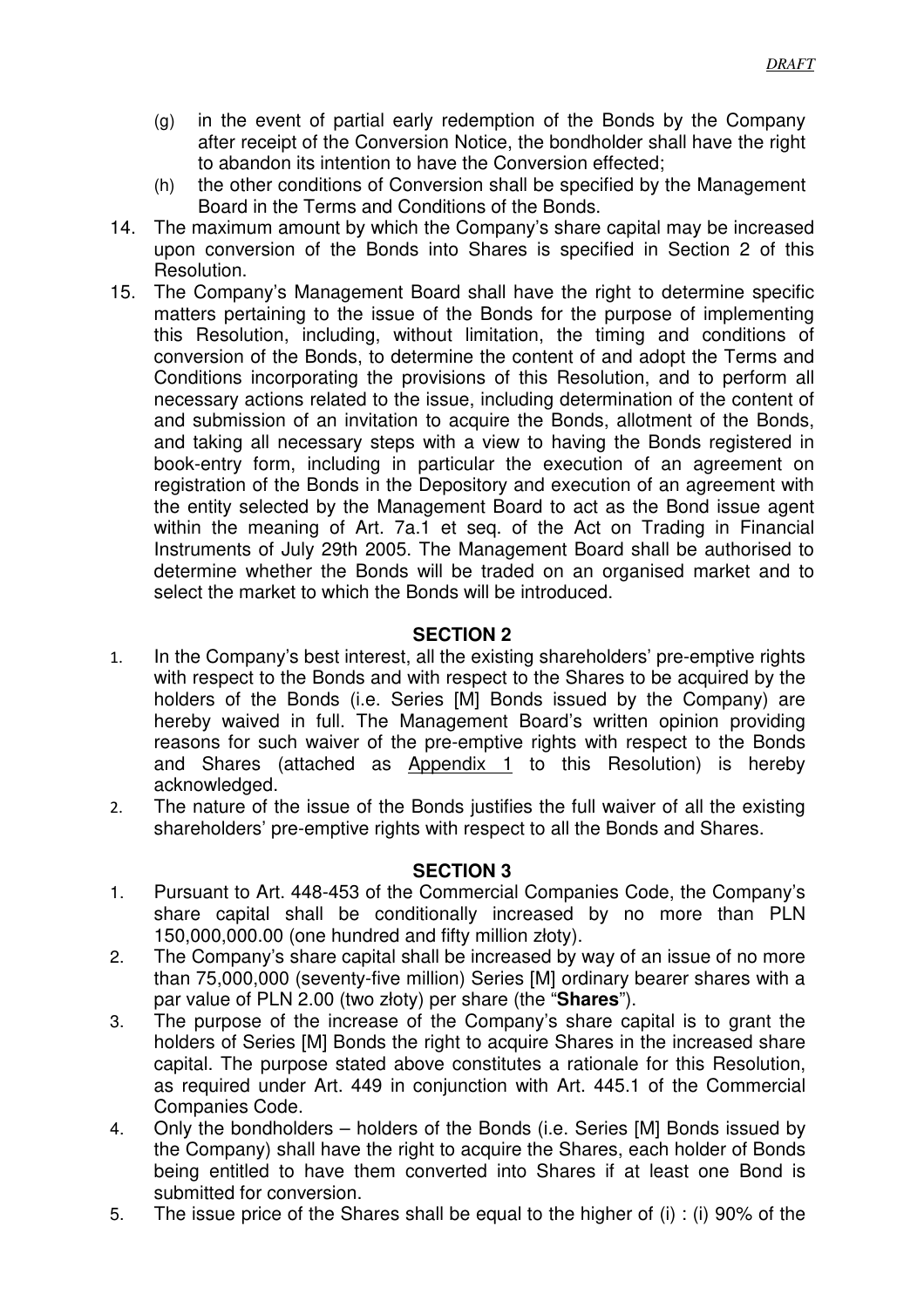arithmetic mean of the average daily prices weighted by the volume of trading in Company shares on the Warsaw Stock Exchange in the six months preceding the date on which the bondholder submits a statement on conversion of the Bonds into Shares; or (ii) PLN 2.00 (two złoty).

- 6. No special rights shall be attached to the Shares.
- 7. The Shares shall carry the right to dividend on the following terms:
	- (a) if the Shares are acquired on or before the dividend record date, as set out in the profit distribution resolution passed by the Company's General Meeting, the Shares shall carry the right to dividend starting from the distribution of profit for the previous financial year, i.e. from the beginning of the financial year immediately preceding the year in which the Shares are acquired, on a par with the other Company shares;
	- (b) if the Shares are acquired after the dividend record date set out in the profit distribution resolution passed by the Company's General Meeting, the Shares shall carry the right to dividend starting from the distribution of profit for the financial year in which they are acquired, i.e. from the beginning of the financial year, on a par with the other Company shares.
- 8. The rights to acquire Shares granted to the holders of the Bonds shall be exercisable from January 1st 2026 to the date falling one business day before the Maturity Date specified in the Terms and Conditions, subject to specific provisions of the Terms and Conditions of the Bonds and the CSDP regulations.
- 9. The Company shall seek to have the Shares admitted and introduced to trading on a regulated market operated by the Warsaw Stock Exchange (the "**WSE**"), and the Management Board is hereby obligated and authorised to submit a relevant application to the WSE.
- 10. The Shares shall only exist in book-entry form. The Management Board is hereby obligated and authorised to execute an agreement with Krajowy Depozyt Papierów Wartościowych S.A. (the "**CSDP**") for registration of the Shares in the securities depository maintained by the CSDP and to take all other steps necessary for their registration in book-entry form.
- 11. The Management Board is hereby authorised to take all other practical and legal steps related to and necessary for the issue of the Shares.

### **SECTION 4**

The Extraordinary General Meeting hereby resolves to amend the Company's Articles of Association by adding, after the existing Art.10, a new Art. 11 reading as follows:

#### "Article 11

- 1. The Company's conditional share capital shall amount to no more than PLN 150,000,000 (one hundred and fifty million złoty) and shall be divided into: (a) no more than 75,000,000 (seventy-five million) Series [M] ordinary bearer shares with a par value of PLN 2.00 (two złoty) per share.
- 2. The purpose of the conditional share capital increase referred to in Article 11.1 above is to grant the rights to acquire Series [M] shares to the holders of Series [M] bonds convertible into shares (the "**Convertible Bonds**"), issued pursuant to Resolution No. 3 of the Extraordinary General Meeting of February 2nd 2022 on the: (i) issue of bonds convertible into shares, (ii) full waiver of the existing shareholders' pre-emptive rights to acquire the convertible bonds, (iii) conditional increase of the Company's share capital, (iv) ) full waiver of the existing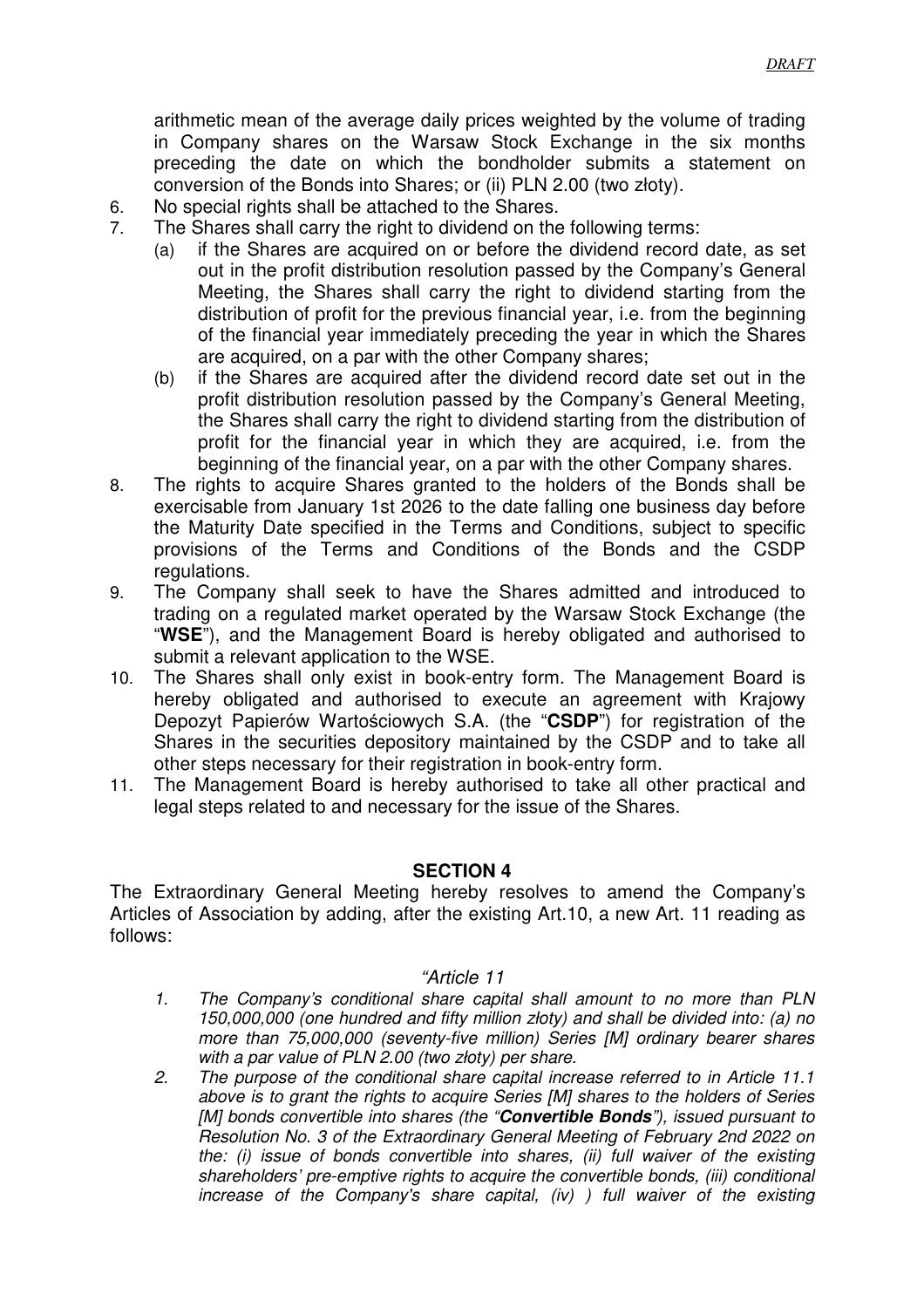shareholders' pre-emptive rights to acquire the shares; and (v) amendment to the Company's Articles of Association.

3. The rights to acquire Series [M] shares will be exercisable by the holders of Convertible Bonds from January 1st 2026 to the date falling one business day before the Maturity Date specified in the terms and conditions of the Convertible Bonds."

### **SECTION 5**

The Supervisory Board is hereby authorised to adopt a consolidated text of the Company's Articles of Association incorporating the amendment made hereunder.

#### **SECTION 6**

This Resolution shall become effective upon its adoption, with the proviso that the amendment to the Company's Articles of Association made hereunder shall take effect upon its registration in the Business Register of the National Court Register.

#### **Appendix 1 to the Resolution**

### **Opinion of the Management Board of RAFAKO S.A. providing reasons for the proposed waiver of the existing shareholders' pre-emptive rights with respect to the Bonds and pre-emptive rights with respect to the Shares.**

The resolution provides for a waiver of the existing shareholders' pre-emptive rights with respect to the Bonds (as defined in the draft resolution) and with respect to the Shares (as defined in the draft resolution). The Company's Management Board believes such waiver of the existing shareholders' pre-emptive rights to be in the Company's best interest.

On July 9th 2021, the Company received a decision of Agencja Rozwoju Przemysłu S.A. (case No. BZR.7701.86.2020) on the grant of restructuring aid, within the meaning of the Act on State Aid for Rescuing and Restructuring of Non-Financial Undertakings of July 16th 2020, to the Company (as announced in Current Report No. 27/2021). Pursuant to the decision, the Company was granted restructuring aid of PLN 100,000,000.00. The restructuring aid may be granted to the Company via the purchase of bonds convertible into Company shares. The purpose of the Bonds issue is therefore to enable the implementation of the decision on the grant of restructuring aid to the Company. For that purpose to be accomplished, it is necessary that persons other than the State Treasury, as the entity granting the restructuring aid to the Company, be prevented from acquiring the Bonds. Accordingly, the waiver of the existing shareholders' pre-emptive rights with respect to the Bonds is necessary for the Bonds to be successfully issued in accordance with their purpose.

The resolution on a conditional increase of the Company's share capital through the issue of Shares is needed to enable the exercise of the bondholders' rights to have the Bonds converted into Shares. Therefore, the resolution on a conditional share capital increase is necessary to enable the Company to carry out the Bonds issue and obtain the restructuring aid.

A conditional share capital increase effected to grant rights to acquire shares to the holders of convertible bonds requires that the existing shareholders' pre-emptive rights with respect to the new shares be simultaneously waived, in accordance with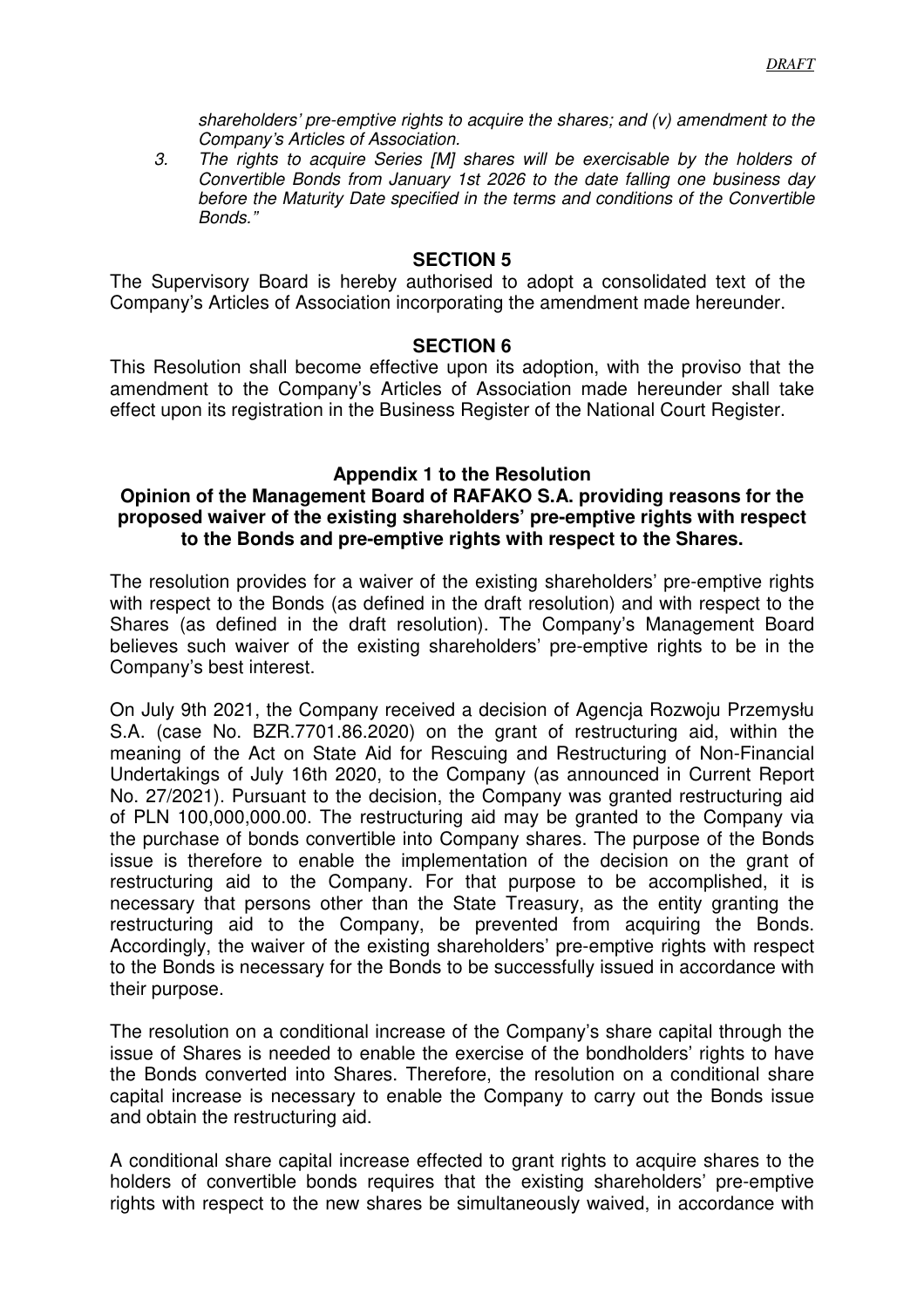Art. 21 of the Bond Act. Potential retention by the existing shareholders of their preemptive rights with respect to the Shares would entail a significant risk that full conversion of the Bonds into Shares might be impossible. Failure to effect such conversion would, however, constitute a serious breach of the obligations assumed by the Company as the issuer of the Bonds.

Accordingly, the proposed waiver of the existing shareholders' pre-emptive rights with respect to the Bonds and Shares is prerequisite for achieving the objective of their issue, is necessary for the Company to obtain the restructuring aid, is in the Company's best interest and will not compromise the existing shareholders' rights.

The issue price of the Shares has been determined by the Management Board as the higher of

- (i) 90% of the arithmetic mean of the average daily prices weighted by the volume of trading in Company shares on the Warsaw Stock Exchange in the six months preceding the date on which the bondholder submits a Conversion Statement for the Bonds (as defined in the draft resolution);
- (ii) PLN 2.00 (i.e. the par value per Company share),

accordingly, the issue price of the Shares is significantly higher than the price at which the Company shares are currently trading.

Based on the draft, the Management Board gives a favourable opinion on the resolution and recommends that the shareholders vote in favour.

# **STATEMENT OF REASONS**

Pursuant to the Decision, the state aid to which it pertains is to be granted, once certain conditions specified in the Decision are satisfied, via the purchase by the State Treasury, for a period of 120 months, of PLN 100,000,000.00 (one hundred million złoty, 00/100) of RAFAKO bonds, bearing interest at a rate of 4.15% per annum, maturing in three instalments: the first instalment of PLN 33,000,000.00 – on December 31st 2028, the second instalment of PLN 33,000,000.00 – on December 31st 2029 and the third instalment of PLN 34,000,000.00 – on the maturity date, i.e. on December 31st 2030, with the interest payment date falling on the maturity date for the entire period, subject to an early redemption option.

The interest rate on the Bonds may be set at a different level if it must be adjusted to ensure compliance with the conditions related to an individual notification of the European Commission, as referred to in Art. 11.1 of the Act on State Aid for Rescuing and Restructuring of Non-Financial Undertakings of July 16th 2020. In such a case, the interest rate on the Bonds will be equal to the minimum acceptable level specified by the European Commission.

One of the conditions for the grant of the state aid to which the Decision pertains is the submission by RAFAKO of the approvals required for the grant of the state aid via the purchase of the bonds.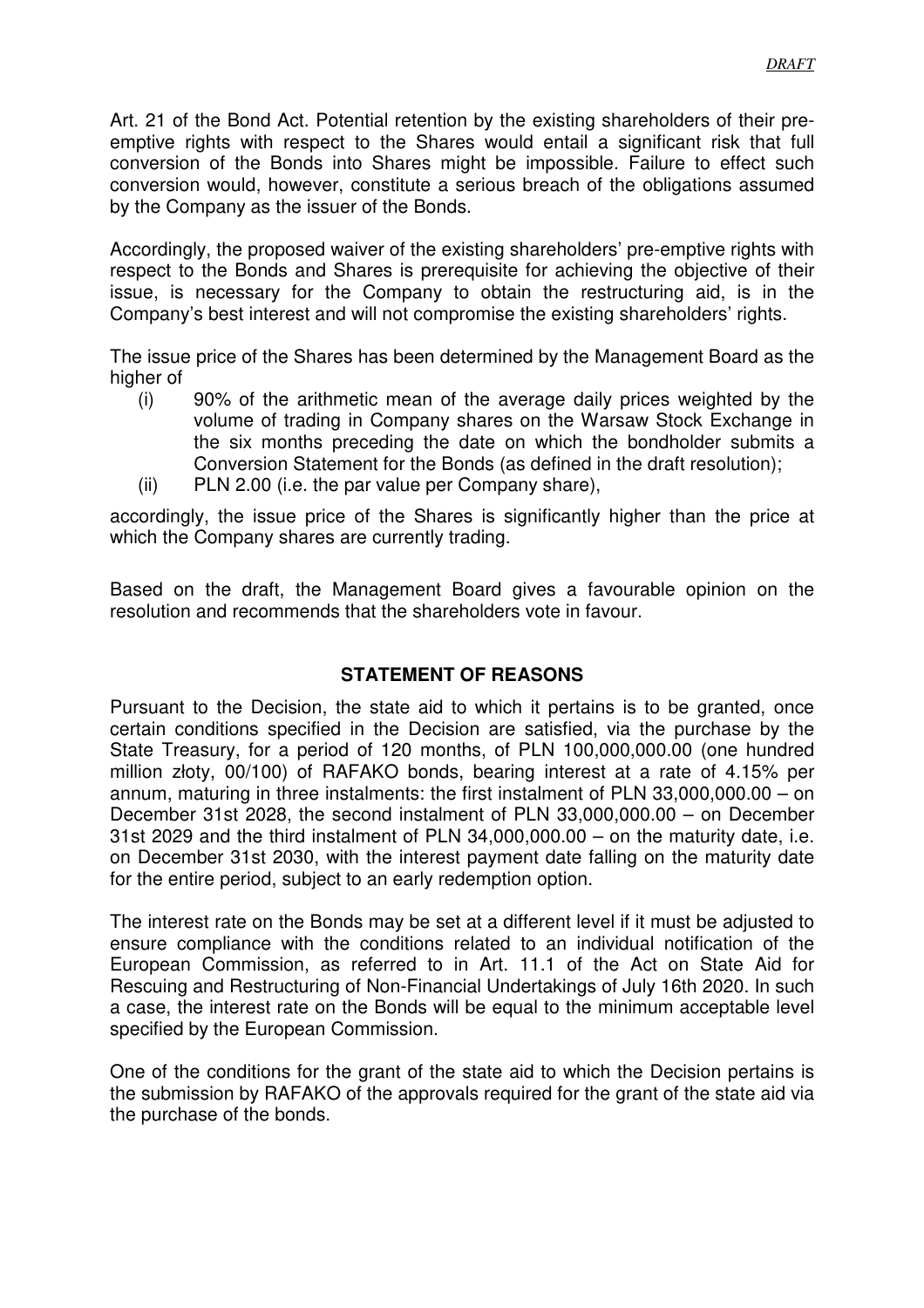In accordance with:

- **1.** Art. 393.5 of the Commercial Companies Code: "Besides matters specified in this Section or in a company's articles of association, a resolution of the general meeting shall be required for the issue of convertible bonds or bonds with preemptive rights and for the issue of subscription warrants referred to in Art. 453.2";
- **2.** Art. 19.1 of the Bond Act: "A company may, if its articles of association so permit, issue bonds conferring rights to subscribe for shares issued by the company upon conversion of such bonds, hereinafter referred to as "convertible bonds "."
- **3.** Art. 19.3 of the Bond Act: "A resolution on the issue of convertible bonds and shares allotted upon conversion of such bonds must be submitted to the registry court. If the issuer is a company subject to mandatory registration in the National Court Register, a record on the resolution stating the maximum amount of the share capital increase shall also be entered in that register. The date of allotment and issue of the bonds may not be earlier than the date of making such entry in the register.";
- **4.** Art. 30.1.9 of the Articles of Association: "The scope of the General Meeting's powers shall cover the issue of convertible bonds and bonds with pre-emptive rights";
- **5.** Art. 30.3 of the Articles of Association: "The General Meeting shall exercise its powers set out in Art. 30.1.1, Art. 30.1.2, Art. 30.1.4, Art. 30.1.6, Art. 30.1.7, Art. 30.1.8, Art. 30.1.9 and Art. 30.1.10 upon the Management Board's proposal submitted together with the Supervisory Board's written opinion. A shareholder's request relating to such matters should be assessed by the Company's Management Board and Supervisory Board.";
- **6.** Art. 34.6 of the Articles of Association: "The Company may issue notes and bonds, including notes and bonds convertible into shares. The Company may make share allotment commitments."

In principle, the Bonds may be issued by RAFAKO as bonds convertible into RAFAKO shares but such issue requires a resolution of the RAFAKO General Meeting, passed upon the RAFAKO Management Board's proposal submitted together with the RAFAKO Supervisory Board's written opinion, and the resolution itself must be submitted to the registry court along with a record on the resolution stating the maximum amount of the share capital increase.

Considering the above, the RAFAKO Management Board has determined, having performed relevant economic and legal analyses, that it is in RAFAKO's best interest that the Bonds to be acquired by the State Treasury in connection with the state aid to which the Decision pertains have the form of bonds convertible into RAFAKO shares.